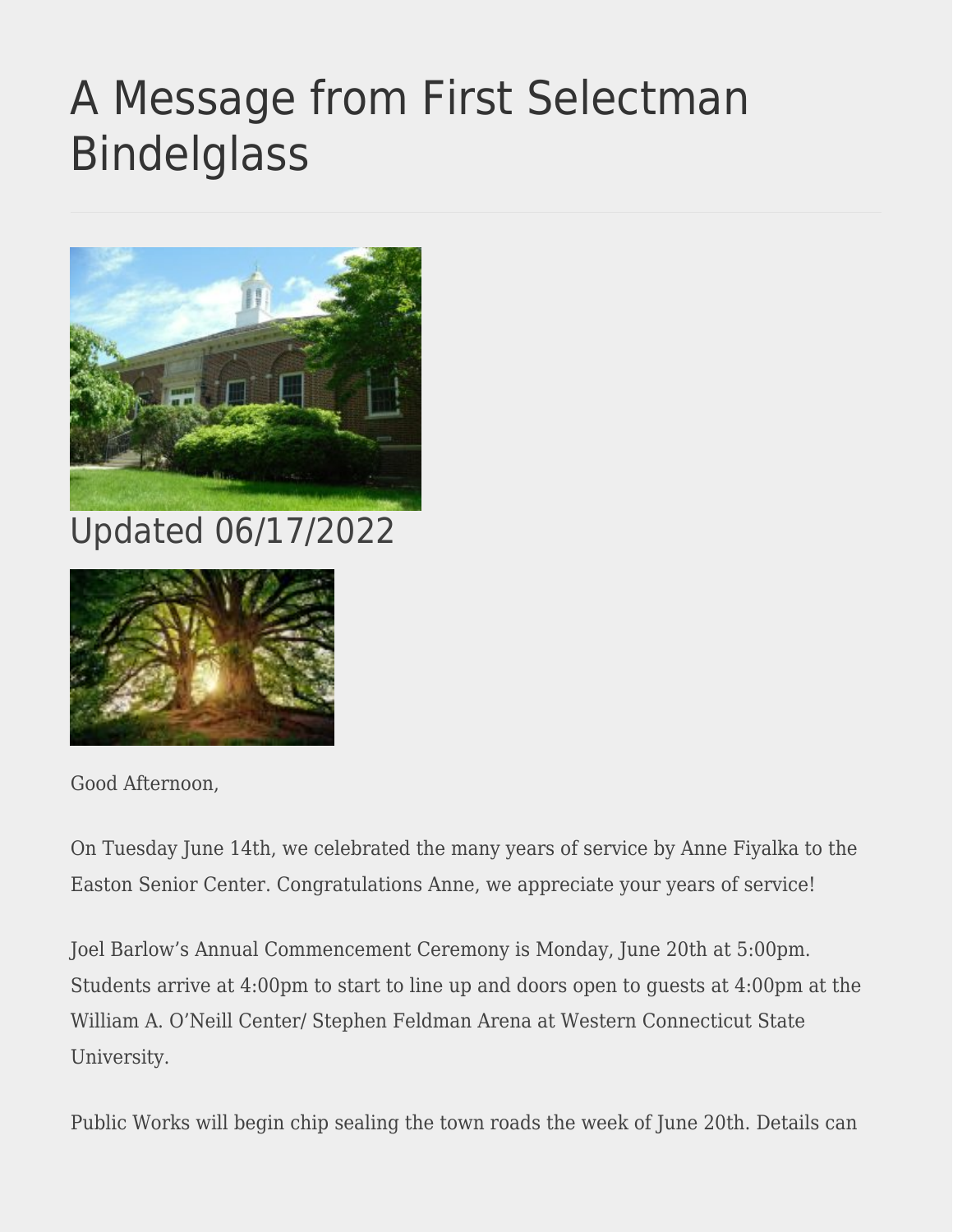be found on the home page of the town website or by copying and pasting this link, [https://www.eastonct.gov/home/news/chip-sealing-on-town-roads-beginning-week-of](http://www.eastonct.gov/home/news/chip-sealing-on-town-roads-beginning-week-of-june-20th) [-june-20th](http://www.eastonct.gov/home/news/chip-sealing-on-town-roads-beginning-week-of-june-20th)

If you need a recycling container or yours is damaged, please contact RWS at 203-334-1660. Also, please refer to the Easton Courier article on June 15th regarding the contamination of Easton's recycling mainly with plastic bags [https://eastoncourier.news/2022/06/15/you-might-not-be-recycling-as-well-as-you-th](https://eastoncourier.news/2022/06/15/you-might-not-be-recycling-as-well-as-you-think/) [ink/](https://eastoncourier.news/2022/06/15/you-might-not-be-recycling-as-well-as-you-think/) Please keep in mind that the town pays fines or rather, the tax payers do for contamination.

Prior to the pandemic, I held a number of brown bag lunches or evening programs to reach out to the people of Easton. I believe we are now at a point where it is safe to go back to these and I have planned a meeting for June 28th at 7:00 p.m. at Easton Town Hall.

ERBL is hosting the 11U Cal Ripken District Tournament starting this Saturday at Maple Row Field (50/70 field behind Easton Country Day School). The tournament runs from June 18th through June 25th with games every day so come on out and watch some competitive and fun baseball games. ERBL's 11U team plays Sunday, June 19th at 3:30 p.m. and will be defending their 2021 10U championship title!

6/18 – Games are 10:00 a.m. and 12:15 p.m. 6/19 – Games are 1:00 p.m. and 3:30 p.m. (ERBL game) *\*\*\* Redding Roadhouse Food Truck for both days \*\*\**

6/20 – 6/24 – Games start at 5:45 p.m.

6/25 – 11U Championship game

Any Easton/Redding singers in town? We would love to have folks sing the national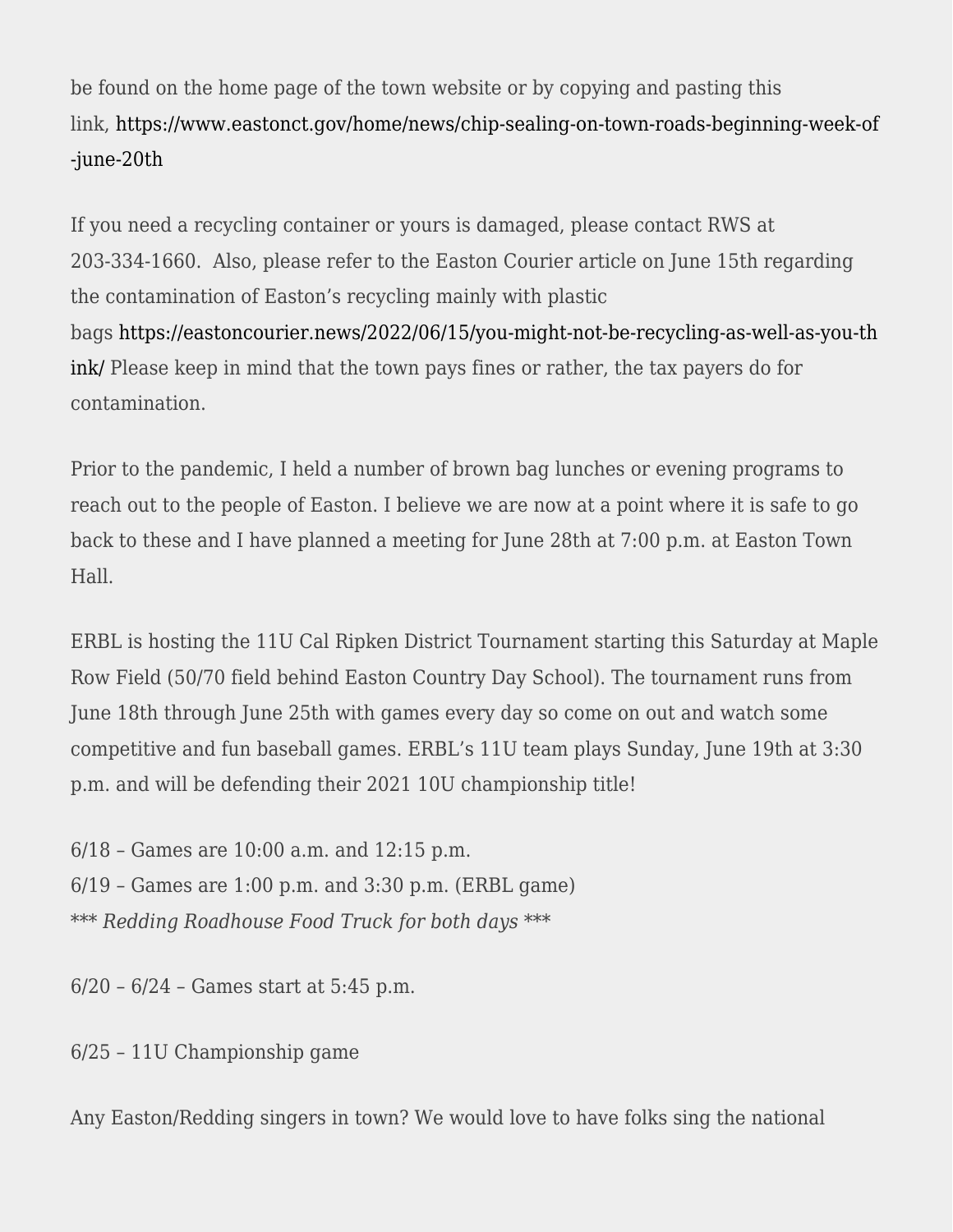anthem before each game. Email [eastonctbaseball@gmail.com](mailto:eastonctbaseball@gmail.com) if you are interested.

A couple of reminders:

Christ Church Easton, 59 Church Road will once again host its Concerts on the Hill summer concerts beginning June  $19<sup>th</sup>$ . Concert goers may bring a BYOB picnic or dine from food and ice cream trucks and buy craft beer or wine on site. Admission is \$7 for adults, \$5 for seniors, and free for children and teens. Concerts will run from June  $19<sup>th</sup>$  through August  $14<sup>th</sup>$ . Gates open at 5:30 p.m and music begins at 6:00 p.m. Rain dates are on Mondays. Learn more at [www.facebook.com/concertsonthehilleaston](http://www.facebook.com/concertsonthehilleaston) or you may contact the church for more information about the series at [concertsonthehilleaston@gmail.com.](mailto:concertsonthehilleaston@gmail.com)

Please join us for an Ice Cream Social at the Morehouse Park Pavilion on Saturday, June  $18<sup>th</sup>$  at noon in recognition of students from SSES and HKMS who submitted artwork for the Welcome to Easton signs. This event is sponsored by the Easton Planning & Zoning Commission. The signs created with the winning artwork will be on display. Rain Date will be Sunday, June  $19<sup>th</sup>$  at noon. Please see website by copying and pasting to browser [https://www.eastonct.gov/land-use/news/ice-cream-social-on-june-18th](http://www.eastonct.gov/land-use/news/ice-cream-social-on-june-18th)

Union Cemetery volunteer clean-up continues on June 18th from 9:00 a.m.-1:00 p.m. with the emphasis on removing the brush and vegetation around the headstones to allow mowers access. Volunteers need to bring their own tools. Brush cutters, clippers, and heavy-duty gloves. There is a good deal of poison ivy and poison sumac growing, long sleeves are highly recommended.

A reminder from the Tax Collector's Office that tax bills will be sent out late June and are due July 1, 2022 and payable without interest until August 1, 2022. Taxes will be available for viewing and payment online at [www.eastonct.gov](http://www.eastonct.gov/) as of July 1st. If you closed on a property or refinanced during the months of May, June, or July, and your taxes are not escrowed through your bank, and you *did not* receive a real estate property